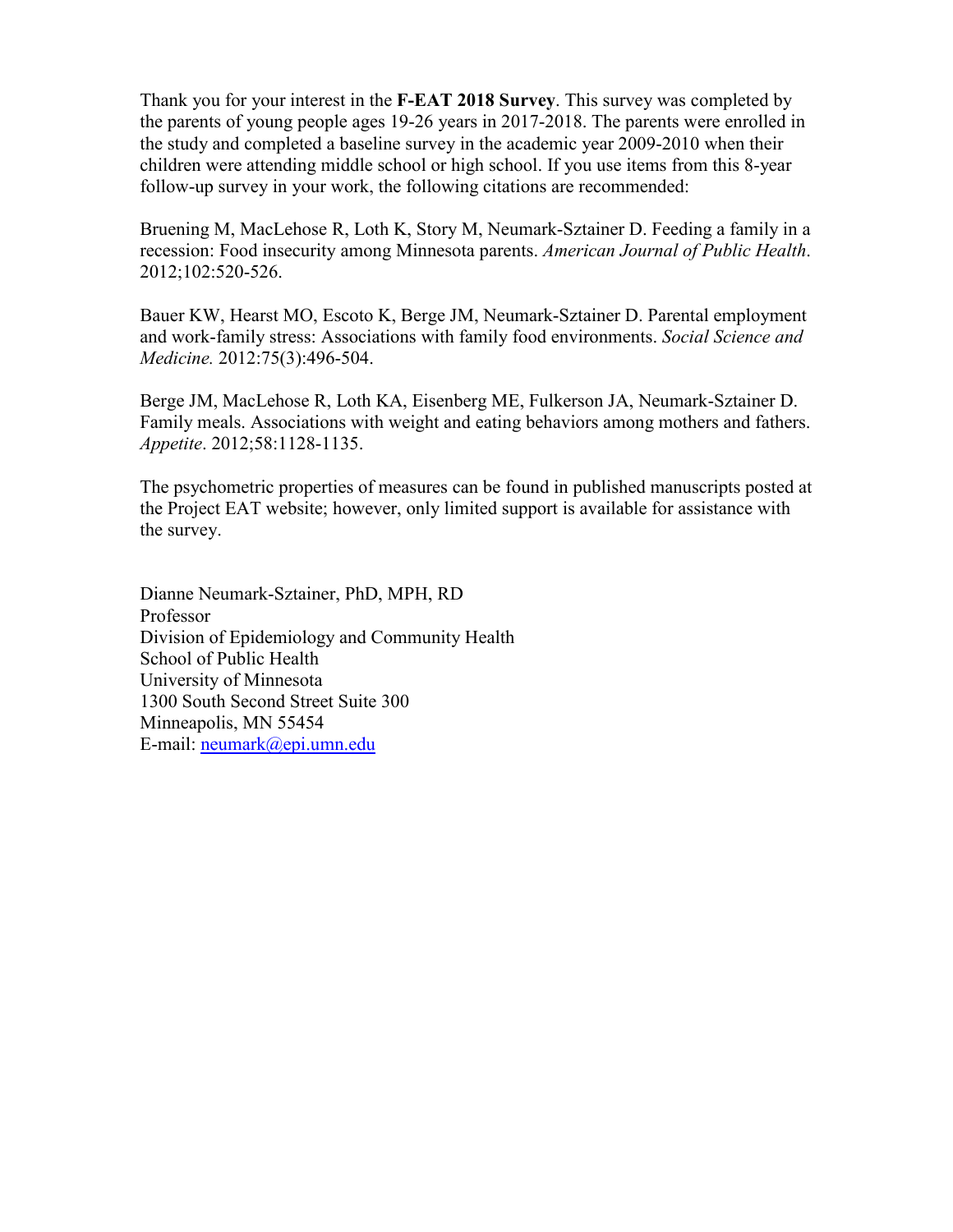# Project F-EAT 2017-2018 Survey

*More than 3700 parents and their adolescent children participated in this survey during the 2009-2010 school year and helped to increase national attention on what is needed to make healthy eating and being physically active easier for young people and their families.*

*We are now following up to learn more about how things are different for families as adolescent children become young adults – from the perspective of parents and their son/daughter who participated in Project EAT.*

*This follow-up F-EAT survey takes about 30 minutes to complete and we will mail you a \$25 gift card as a "thank you" when we receive your completed survey. \$25 in half an hour - - not bad!*

*If you have any questions about the survey, please contact us at feat@umn.edu, 612-626-3655 or 1-800-353-8636.*

**To get started, please answer these two questions:**

- **i. What is your relationship with the child who participated in Project EAT?** 
	- $1 \Box$  Mother
	- $2 \square$  Stepmother
	- $3 \Box$  Other female relative
	- $4 \Box$  Father
	- $5 \Box$  Stepfather
	- $6 \Box$  Other male relative
	- <sup>7</sup> Other: \_\_\_\_\_\_\_\_\_\_\_\_\_\_\_\_\_\_\_\_\_\_
- **ii. Are you …**
	- $1 \Box$  Male
	- $2 \square$  Female
	- <sup>3</sup> Different identity (please specify): \_\_\_\_\_\_\_\_\_\_\_\_\_\_\_\_\_\_\_\_\_\_\_\_\_\_\_\_\_\_\_\_\_\_\_\_\_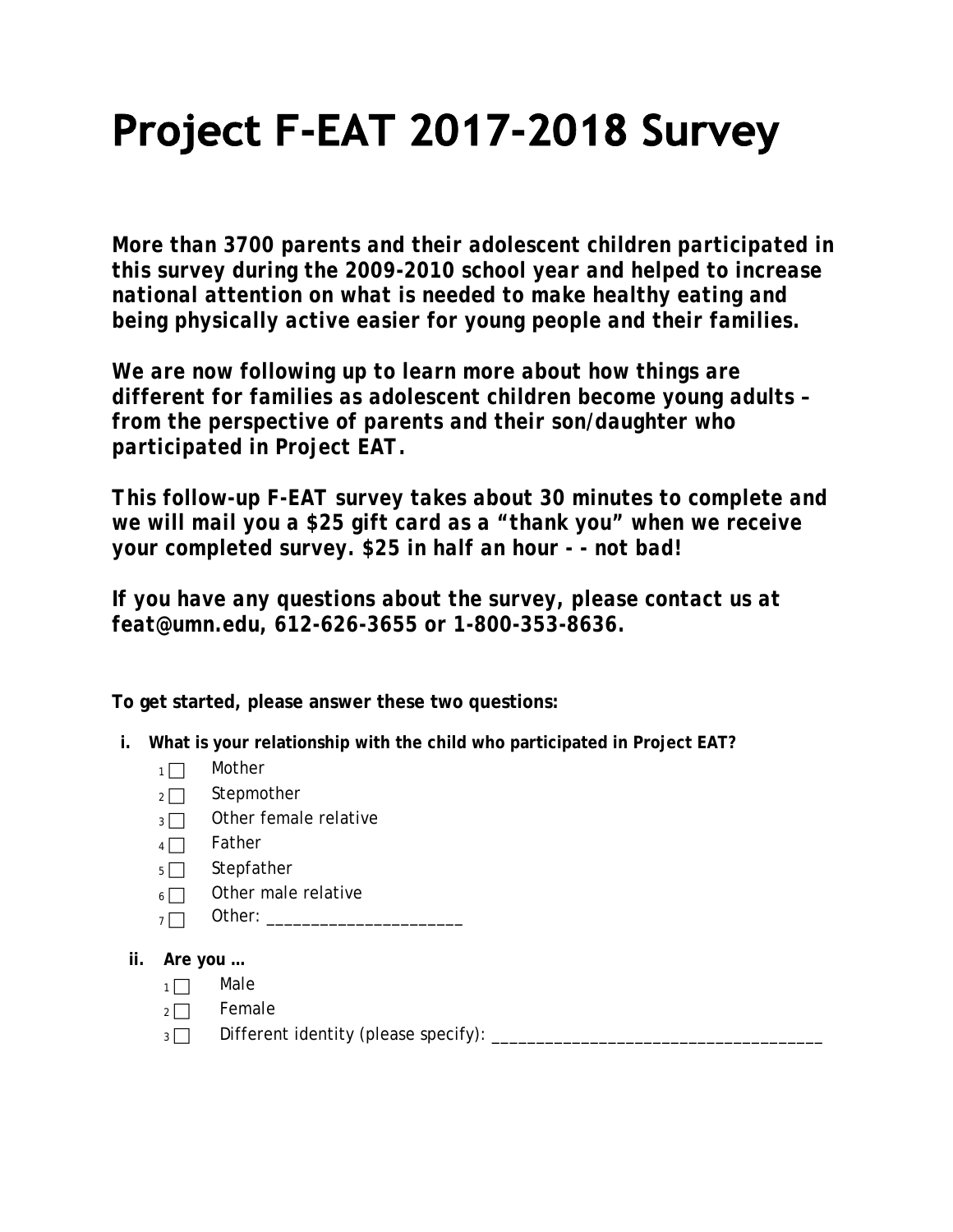### *Let's start with some questions about YOUR eating habits and food in your household…when, where, how, and what?*

- **1. During the past week, how many days did you eat** *breakfast?*
	- $1 \Box$  Never
	- $\sqrt{2}$  1-2 days
	- $3 3 4$  days
	- $4 \Box$  5-6 days
	- $_5\square$  Every day
- **2. Thinking back over the past week, how many servings of fruit did you usually eat on a typical day?** *(A serving is half a cup of fruit or 100% fruit juice or a medium piece of fruit)* 
	- $1 \square$  0 servings per day
	- $_2 \square$  Less than 1 serving per day
	- $3 \square$  1 serving per day
	- $4 \Box$  2 servings per day
	- $_5\Box$  3 servings per day
	- $6 \Box$  4 servings per day
	- $7 \square$  5 or more servings per day
- **3. Thinking back over the past week, how many servings of vegetables did you usually eat on a typical day?** *(A serving is half a cup of cooked vegetables or 1 cup of raw vegetables)* 
	- $1 \square$  0 servings per day
	- $_2\square$  Less than 1 serving per day
	- $_3$  1 serving per day
	- $4 \Box$  2 servings per day
	- $5 \square$  3 servings per day
	- $6 \square$  4 servings per day
	- $7 \square$  5 or more servings per day
- **4. Thinking back over the past week, how often did you drink sugar-sweetened beverages (regular soda or pop, Kool-Aid)?** 
	- $1 \Box$  Less than once per week
	- $2 \square$  1 drink per week
	- $3 \Box$  2-4 drinks per week
	- $4 \Box$  5-6 drinks per week
	- $5 \Box$  1 per day
	- $6 \Box$  2 or more per day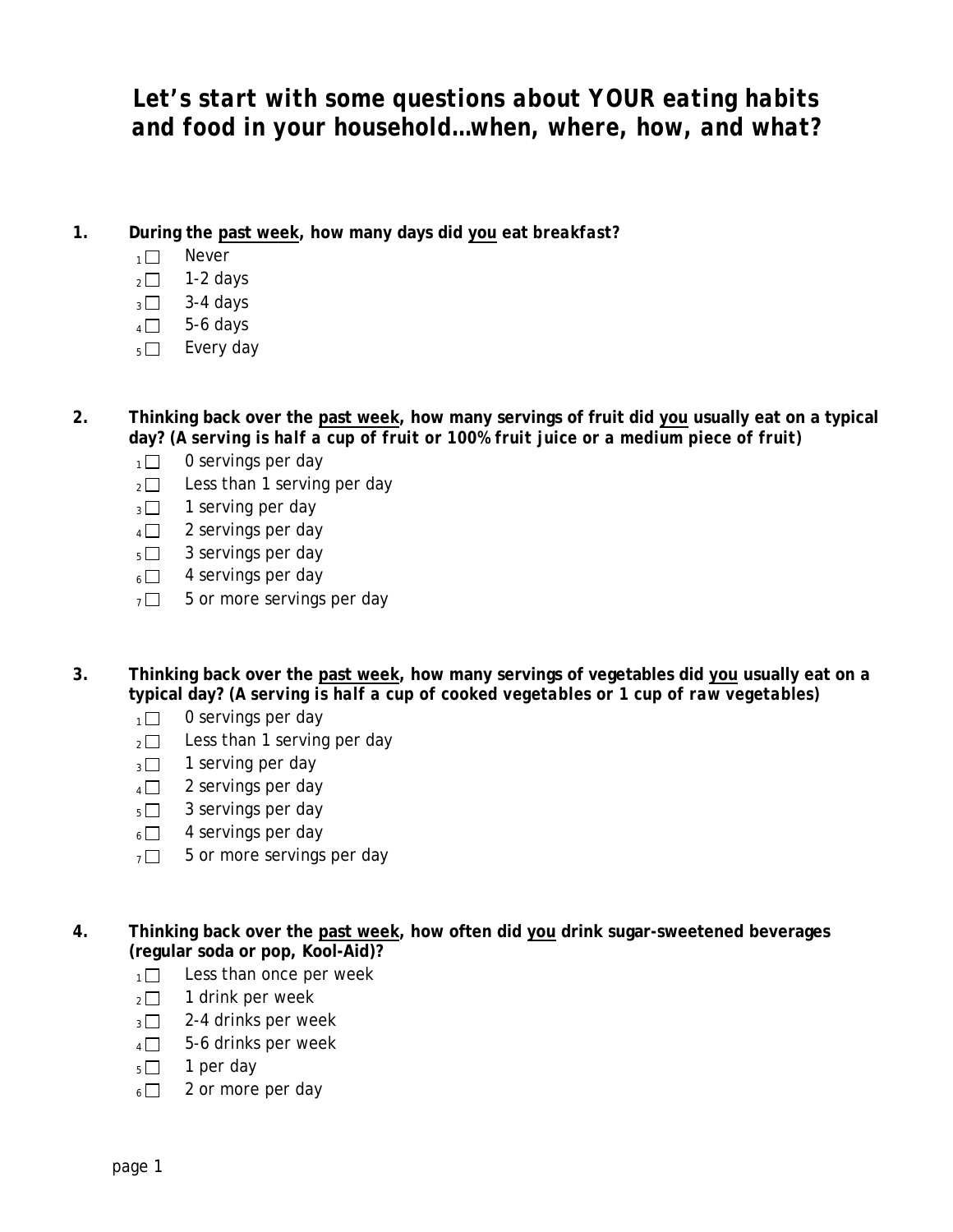#### **5. In the past month, how often did you eat something from the following types of restaurants (include take-out and delivery)?**

|                |                                                                                                                     | Never/<br>rarely | 1-3 times<br>per month | 1-2 times<br>per week | 3-4 times<br>per week | 5-6 times<br>per week | 1+ times<br>per day |
|----------------|---------------------------------------------------------------------------------------------------------------------|------------------|------------------------|-----------------------|-----------------------|-----------------------|---------------------|
| a <sub>1</sub> | Traditional "burger-and-<br>fries" fast food<br>restaurant (such as McDonalds,<br>Burger King, Wendy's, or Culvers) | $\overline{1}$   | $2\Box$                | 3                     | $4 \Box$              | $5\Box$               | $6\Box$             |
| $h_{-}$        | Mexican fast food<br>restaurant (such as Taco Bell,<br>Taco Johns, or Chipotle)                                     | $1\Box$          | $2 \Box$               | 3 <sup>1</sup>        | $4\Box$               | $5\Box$               | $6\Box$             |
| C <sub>1</sub> | Fried chicken (such as KFC)                                                                                         | $1\Box$          | $2\Box$                | $3\Box$               | $4\Box$               | $5\Box$               | $6\Box$             |
| d.             | Sandwich or sub shop<br>(such as Subway, Panera, or<br>Quiznos)                                                     | $\overline{1}$   | $2\Box$                | $3\Box$               | $4\Box$               | $5\Box$               | $6\Box$             |
| e.             | Pizza place                                                                                                         | $\overline{1}$   | $2\Box$                | $3\Box$               | $4\Box$               | $5\Box$               | $6\Box$             |
| f.             | Asian fast food<br>restaurant (such as Leeann<br>Chin or Panda Express)                                             | $1\Box$          | $2\Box$                | $3\Box$               | $4\Box$               | $5\Box$               | $6\Box$             |
| g.             | Coffee shop (such as<br>Starbucks or Caribou Coffee)                                                                | $1\Box$          | $2\Box$                | $3\Box$               | $4\Box$               | $5\Box$               | $6\Box$             |
| h.             | Sit-down restaurant<br>(where wait-staff brings food to<br>your table)                                              | $1\Box$          | $2\Box$                | $3\Box$               | $4\Box$               | $5\Box$               | $6\Box$             |
| i.             | Other fast food or sit-<br>down restaurant (please                                                                  | $1\Box$          | $2\Box$                | $3\Box$               | 4                     | $5\Box$               | $6\Box$             |

#### **6. How often do you do the following while eating meals with other people?**

|                                                                                     | Never or<br>rarely | Sometimes      | Usually       | Always |
|-------------------------------------------------------------------------------------|--------------------|----------------|---------------|--------|
| Watch television or movies                                                          |                    | 2              | $\frac{1}{2}$ |        |
| b. Talk on the phone or use smartphone for<br>texting, emailing, running apps, etc. |                    | 2 <sup>1</sup> | $2 \mid$      |        |
| Use computer, laptop, or tablet                                                     |                    |                |               |        |

#### **7. How often do you do the following while eating meals alone?**

|    |                                                                                  | Never or<br>rarely | Sometimes | Usually       | Always |
|----|----------------------------------------------------------------------------------|--------------------|-----------|---------------|--------|
|    | Watch television or movies                                                       |                    |           | $\frac{1}{2}$ |        |
| b. | Talk on the phone or use smartphone for<br>texting, emailing, running apps, etc. |                    |           | $\frac{1}{2}$ |        |
|    | Use computer, laptop, or tablet                                                  |                    |           |               |        |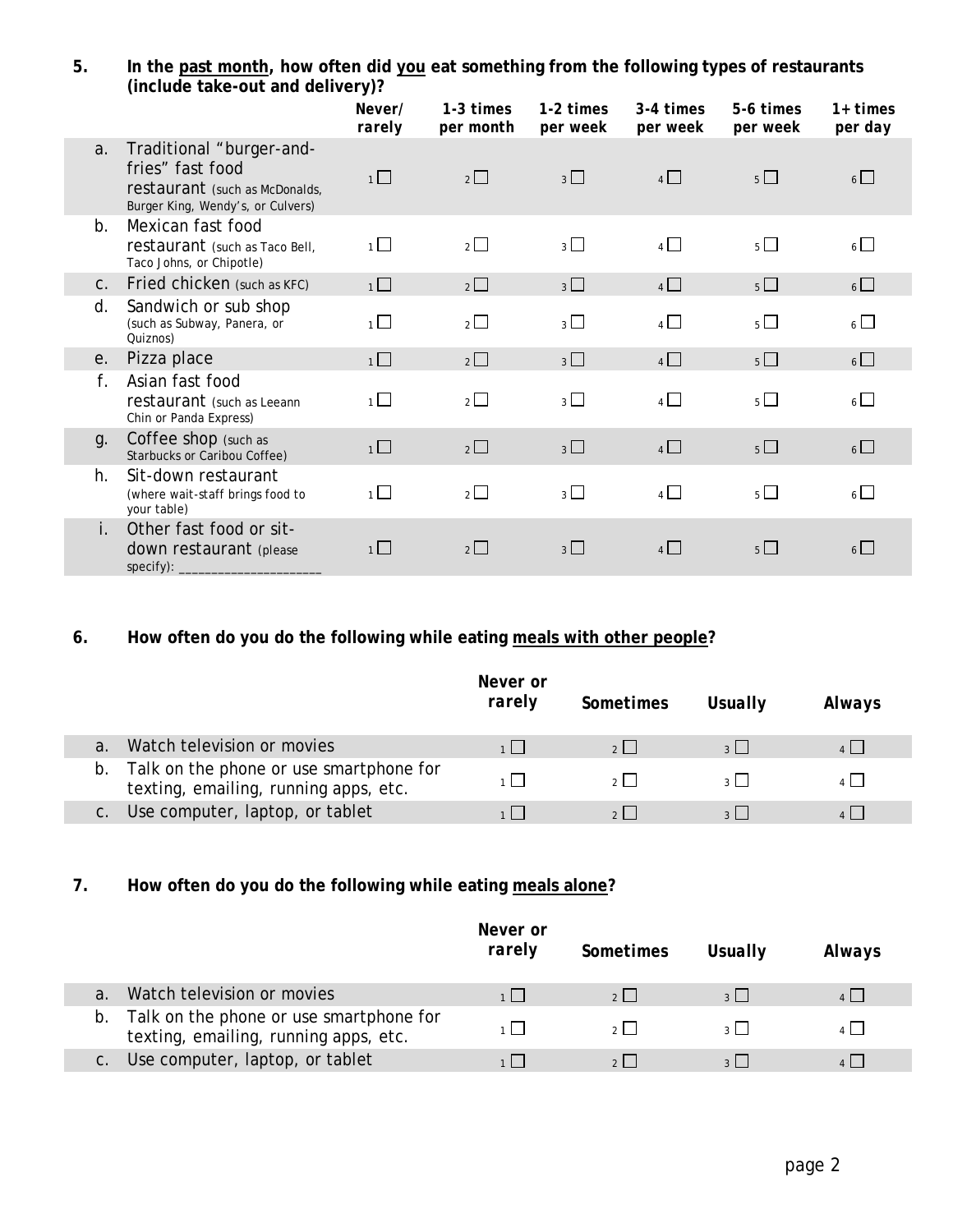#### **8. Which of the following best describes your eating behavior?**

|    |                                                                                 | Hardly<br>ever | Sometimes      | Much of<br>the time | Almost<br>always |
|----|---------------------------------------------------------------------------------|----------------|----------------|---------------------|------------------|
| a. | I stop eating when I feel full.                                                 | 1              | $2\Box$        | $3\Box$             | 4                |
| b. | I eat everything that is on my plate, even<br>if I'm not that hungry.           | $1\Box$        | $2\Box$        | $3\Box$             | $4\Box$          |
|    | c. I trust my body to tell me how much to<br>eat.                               | $\overline{1}$ | $2 \Box$       | $3 \Box$            | $4\Box$          |
| d. | I eat so quickly that I don't taste what I'm<br>eating.                         | $1\Box$        | $\overline{2}$ | $3\Box$             | $\overline{4}$   |
| e. | I snack without noticing that I am eating.                                      | $\overline{1}$ | 2              | $3\Box$             | $4\Box$          |
|    | Before I eat I take a moment to appreciate<br>the colors and smells of my food. | $1\Box$        | $\overline{2}$ | $3\Box$             | $4\Box$          |
| q. | I taste every bit of food that I eat.                                           | 1              | $2$            | $3 \mid$            | $4\Box$          |

**9. How often have you gone on a diet during the last year? By "diet" we mean changing the way you eat so you can lose weight.** 

- $1 \Box$  Never
- $2 \square$  1-4 times
- $3 \square$  5-10 times
- $_4\Box$  More than 10 times
- $5 \Box$  I am always dieting
- **10. During the past seven days, how many times did all, or most, of the people living in your household eat a meal together?** 
	- $1 \square$  I live alone
	- $2 \Box$  Never
	- $_3$   $\Box$  1-2 times
	- $4 \Box$  3-4 times
	- $5 \square$  5-6 times
	- $6 \square$  7 times
	- $7 \square$  More than 7 times
- **11. In your household, how much responsibility do you have for …**

|                          | Little or none | Some but less<br>than half | About half      | Most or all |
|--------------------------|----------------|----------------------------|-----------------|-------------|
| a. Food shopping         | 1 I            | 2                          | $3 \mid$        | 4           |
| Planning meals<br>b.     | 1   I          | 2                          | $\sim$ 1 $\sim$ | 4           |
| Preparing meals<br>$C$ . |                | $\sim$ $\sim$ $\sim$       |                 |             |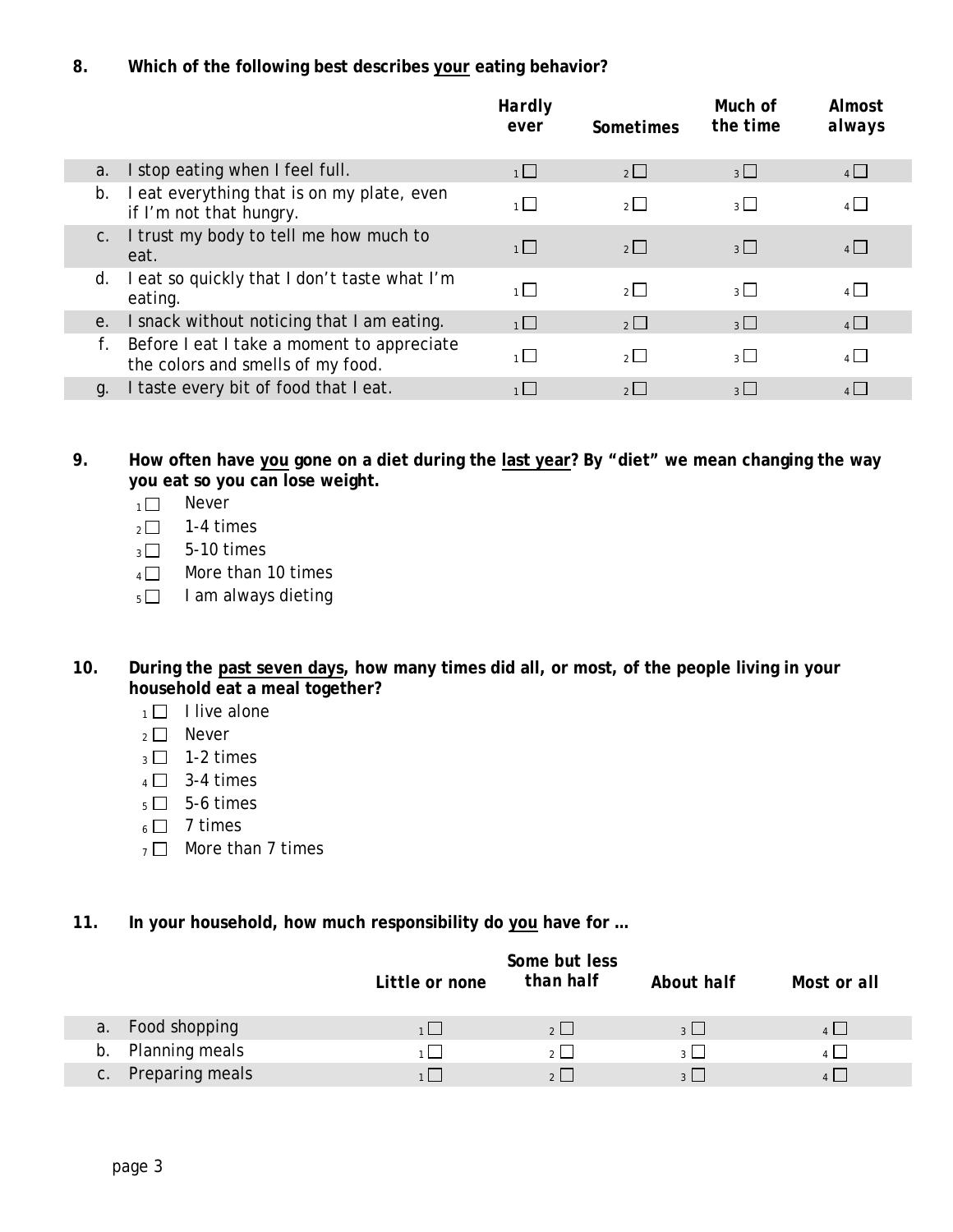- **12. In the past month, how many times did you shop for groceries for yourself or household** (By "groceries", we mean food or drinks, not household products like toilet paper or detergent)**?**
	- 1 Never **(Go to question #14)**
	- $2 \square$  1 time
	- $_3$   $\Box$  2-3 times
	- $4 \square$  1-2 times per week
	- $5 \Box$  3 or more times per week

#### **13. In the past month, when shopping for groceries, how often did you do each of the following activities?**

|       |                                                                                   | Never/<br>rarely | Sometimes      | <b>Often</b>             | Always         |
|-------|-----------------------------------------------------------------------------------|------------------|----------------|--------------------------|----------------|
|       | a. Decide on a set amount of money to<br>spend on groceries                       | 1                | 2              | $\frac{1}{3}$            | $4$            |
|       | b. Use a written grocery list                                                     | 1                | $\overline{2}$ | $\overline{\mathcal{E}}$ | $4$            |
| $C$ . | Use coupons                                                                       | $1\Box$          | $\overline{2}$ | $\overline{3}$           | $\overline{4}$ |
| d.    | Use advertisements to find sale items                                             | $\overline{1}$   | $\overline{2}$ | $_3$ $\Box$              | $\overline{4}$ |
|       | e. Plan meals before going to the store                                           | $\overline{1}$   | $\overline{2}$ | $\overline{3}$           | $4\Box$        |
|       | Read the Nutrition Facts panel before<br>buying a food product for the first time |                  |                |                          |                |

#### **14. In a typical month, how often do you do the following?**

 **I don't cook or prepare food for my household. (Go to question #15)**

|             |                                                                                                                                                                      | Not at all | 1-3 times<br>per month | Once a<br>week          | Several<br>times<br>each week | About<br>every day |
|-------------|----------------------------------------------------------------------------------------------------------------------------------------------------------------------|------------|------------------------|-------------------------|-------------------------------|--------------------|
| a.          | Prepare meals from basic<br>ingredients (such as fresh produce,<br>dried beans, flour, eggs, etc.)                                                                   |            | 2                      | $3 \mid$                | $\mathbf{A}$                  | $5 \mid$           |
| b.          | Prepare meals using convenience<br>items (such as frozen meals, steam<br>bag vegetables, prewashed salad mix,<br>etc.)                                               | $1 \mid$   | $2 \mid$               | $\overline{\mathbf{3}}$ | 4                             | $5 \mid$           |
| $C_{\cdot}$ | Use fresh and convenience items<br>in combination for preparing meals<br>(such as fresh produce with frozen<br>precooked meat or homemade salad<br>with canned soup) |            | $2 \mid$               | $\frac{1}{3}$           | 4                             | 5 <sup>1</sup>     |
|             |                                                                                                                                                                      |            |                        |                         |                               |                    |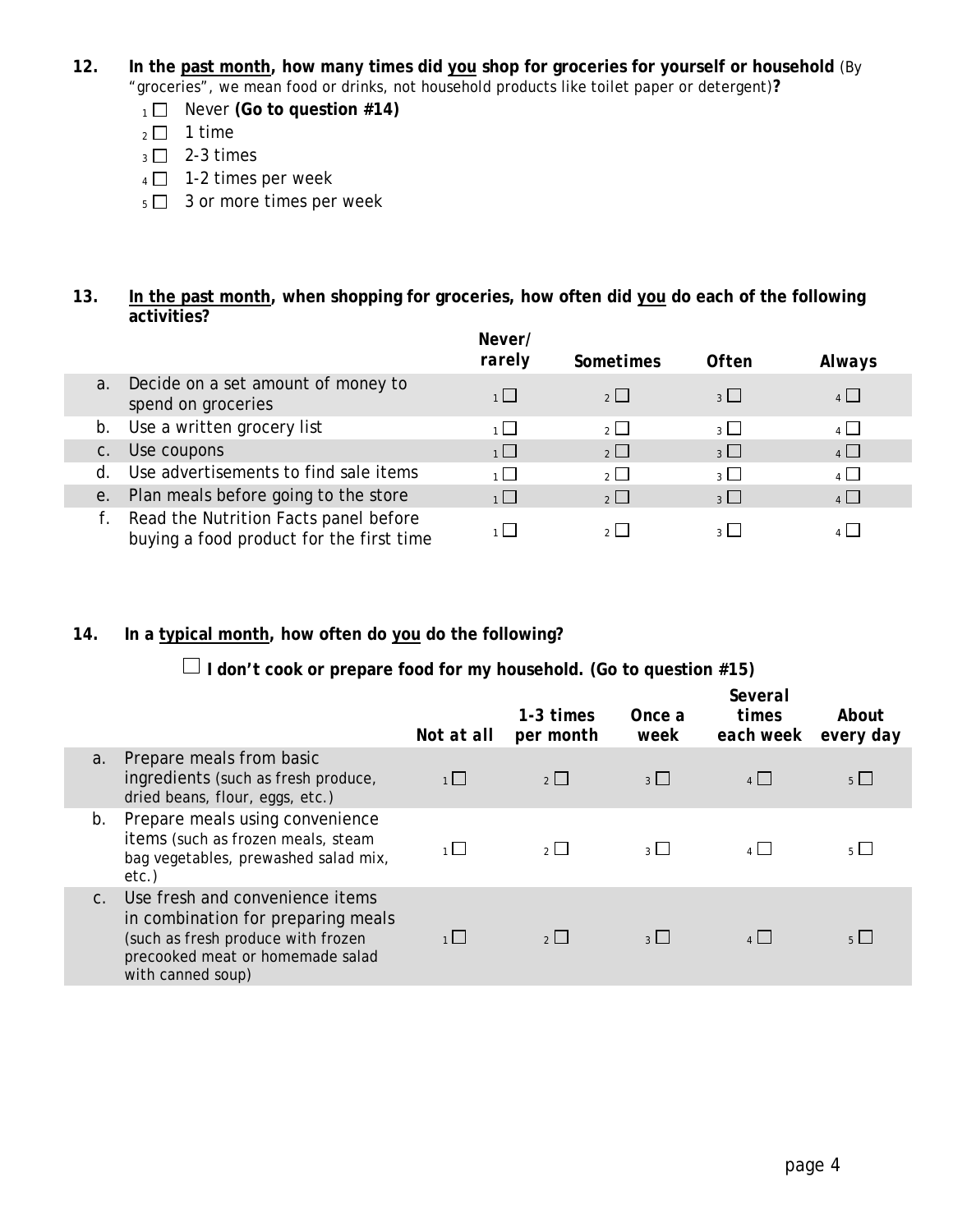## *And now a few questions about YOUR physical activity habits… In a usual week, how many hours do you spend doing the following activities?*

#### **15. Strenuous exercise (heart beats rapidly)**

Examples: biking fast, aerobics, jogging, basketball, swimming laps, soccer, rollerblading

- $\square$  None
- $\Box$  Less than  $\frac{1}{2}$  hour a week
- $\Box$  1/2 2 hours a week
- $\Box$  2  $\frac{1}{2}$  4 hours a week
- $\Box$  4  $\frac{1}{2}$  6 hours a week
- $\Box$  6+ hours a week

#### **16. Moderate exercise (not exhausting)**

Examples: walking quickly, easy bicycling, volleyball, skiing, dancing, snowboarding

- $\Box$  None
- $\Box$  Less than  $\frac{1}{2}$  hour a week
- $\Box$  1/2 2 hours a week
- $\Box$  2  $\frac{1}{2}$  4 hours a week
- $\Box$  4  $\frac{1}{2}$  6 hours a week
- $\Box$  6+ hours a week

#### **17. Mild exercise (little effort)**

Examples: walking slowly, bowling, golf, fishing, snowmobiling

- $\Box$  None
- $\Box$  Less than  $\frac{1}{2}$  hour a week
- $\Box$  1/2 2 hours a week
- $\Box$  2  $\frac{1}{2}$  4 hours a week
- $\Box$  4  $\frac{1}{2}$  6 hours a week
- $\Box$  6+ hours a week

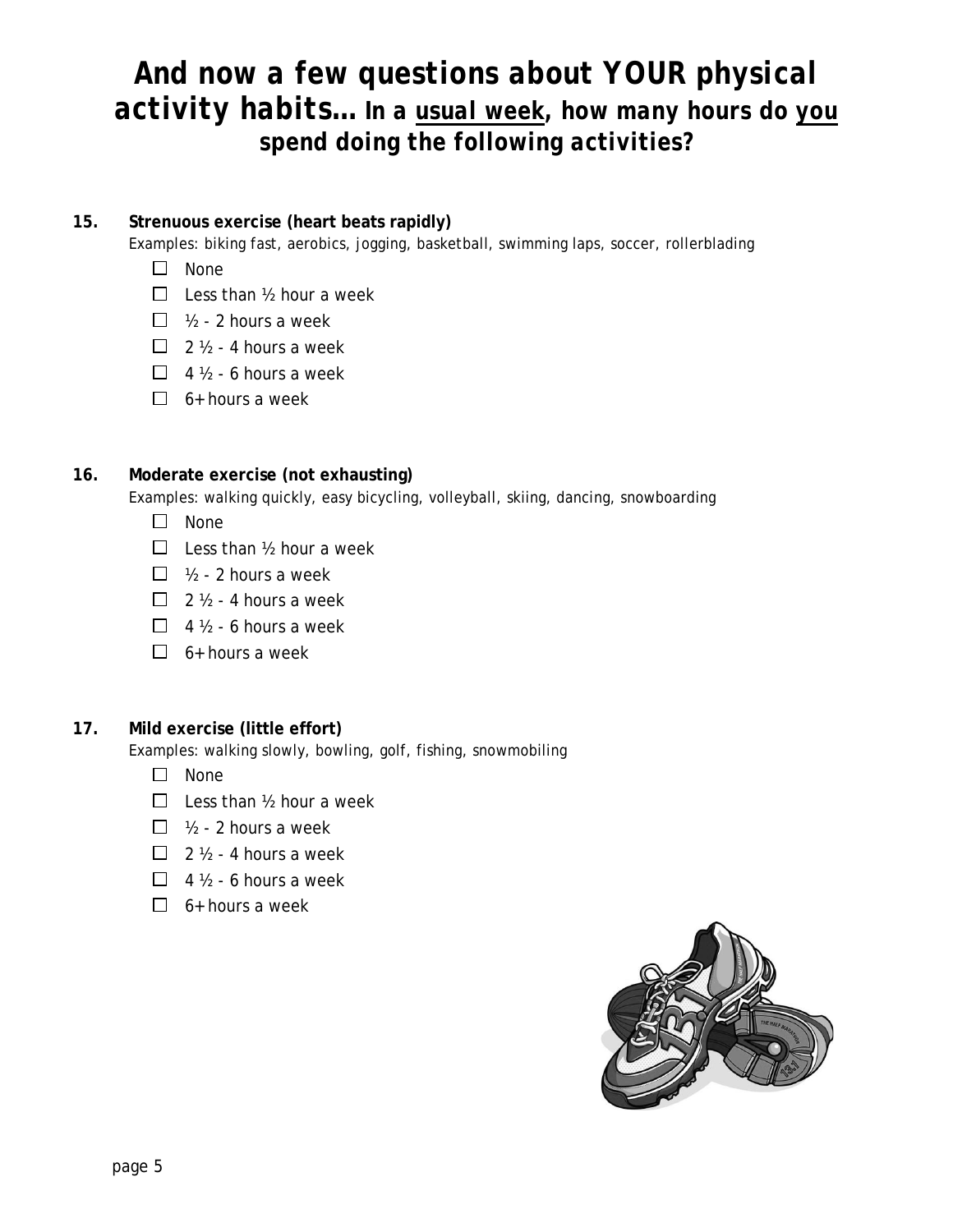- **18. Did you do yoga over the past year?**
	- $1 \Box$  Yes
	- 2 No (Go to question #20)
- **19a. On average, how frequently did you do yoga over the past year?** 
	- 1□ Less than ½ hour/week (if less than ½ hour, then go to question #20)
	- $2 \Box$  1/2 hour to less than 1 hour/week
	- $3 \Box$  1 hour to less than 2 hours/week
	- $4 \square$  2-3 hours/week
	- $5\Box$  4-6 hours/week
	- $6 \Box$  7-9 hours/week
	- $7 \square$  10+ hours/week
- **19b. For how many years have you practiced yoga?** 
	- $1 \square$  Less than 1 year
	- $2 \square$  1-2 years
	- $_3$   $\Box$  3-4 years
	- $4 \Box$  5 years
	- $5 \Box$  6-10 years
	- $6 \Box$  More than 10 years
- **20. On an average weekday (Monday-Friday), how many hours of recreational screen time** (for example, television, computer, social media, video games, smartphone or tablet) **do you have a day? Do not include activities you do for work or school.** 
	- $\Box$  0 hours a day
	- $\Box$  1/2 hour a day
	- $\Box$  1 hour a day
	- $\Box$  2 hours a day
	- $\Box$  3 hours a day
	- $\Box$  4 hours a day
	- $\Box$  5+ hours a day
- **21. On an average weekend day (Saturday or Sunday), how many hours of recreational screen time** (for example, television, computer, social media, video games, smartphone or tablet) **do you have a day? Do not include activities you do for work or school.** 
	- $\Box$  0 hours a day
	- $\Box$  1/2 hour a day
	- $\Box$  1 hour a day
	- $\Box$  2 hours a day
	- $\Box$  3 hours a day
	- $\Box$  4 hours a day
	- $\Box$  5+ hours a day

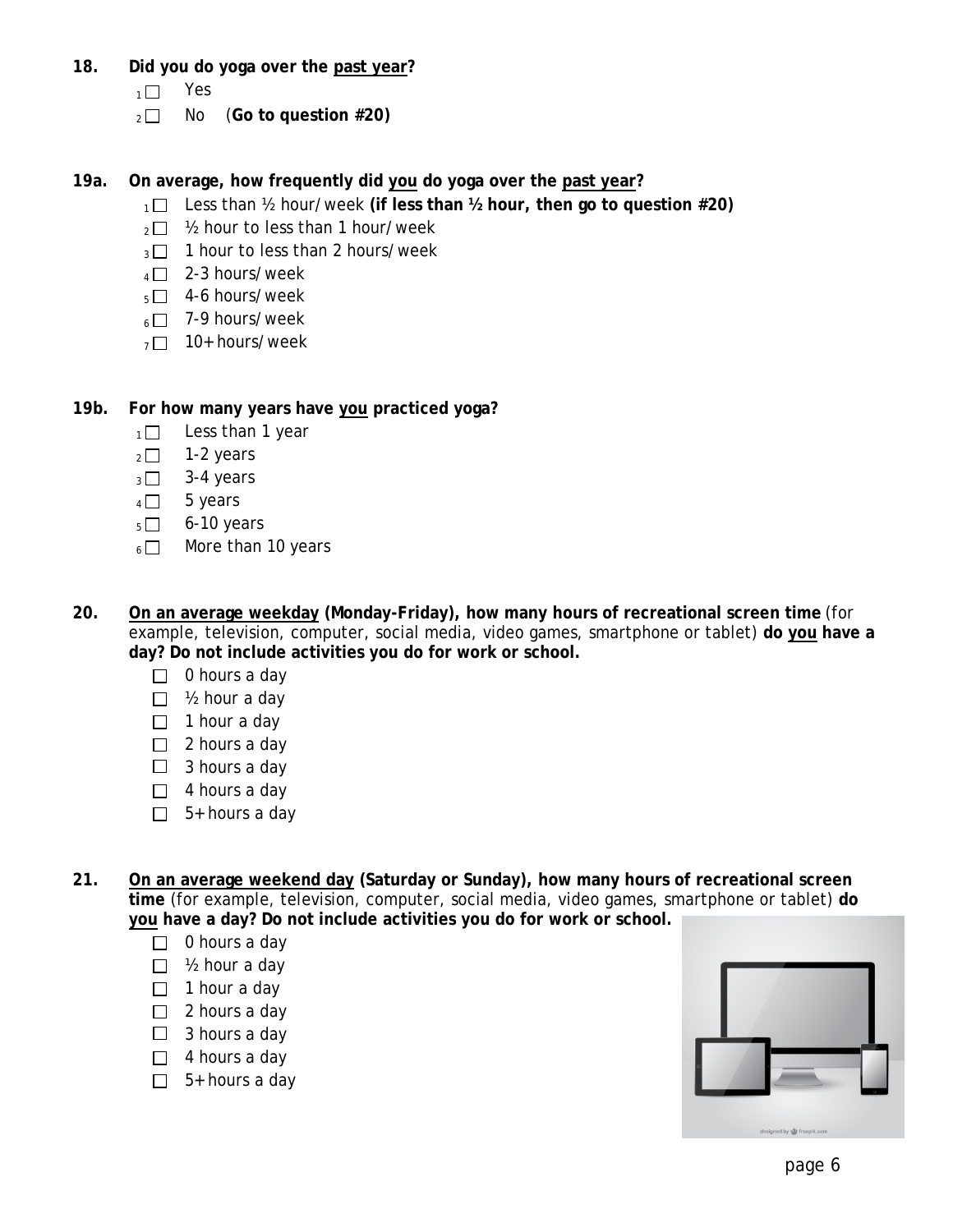## *We'd like to know more about YOUR health and weight…*

| 22. | How tall are you? | feet | $\vert$ $\vert$ $\vert$ $\vert$ inches |
|-----|-------------------|------|----------------------------------------|
|-----|-------------------|------|----------------------------------------|

**23. How much do you weigh?** |\_\_\_|\_\_\_|\_\_\_| pounds

#### **24. At this time, do you feel that you are:**

- $1 \Box$  Very underweight
- $_2\square$  Somewhat underweight
- $_3$   $\Box$  About the right weight
- $4 \Box$  Somewhat overweight
- $5 \Box$  Very overweight

#### **25. How satisfied are you with your:**

|    |                  | Very<br>dissatisfied | $\overline{2}$        | 3              | 4              | Very<br>satisfied<br>5 |
|----|------------------|----------------------|-----------------------|----------------|----------------|------------------------|
| a. | Height           | $1$ $\Box$           | $2\Box$               | 3 <sup>1</sup> | $4\Box$        | $5\Box$                |
| b. | Weight           | 1                    | $2 \Box$              | 3 <sup>1</sup> | 4 <sup>1</sup> | $5 \Box$               |
| C. | Body shape       | $1\Box$              | $2\Box$               | $3\Box$        | $4\Box$        | $5\Box$                |
| d. | Waist            | $\overline{1}$       | $2\Box$               | 3 <sup>1</sup> | $\overline{4}$ | $5 \Box$               |
| е. | <b>Hips</b>      | $1 \Box$             | $2 \Box$              | 3 <sup>1</sup> | 4              | $5 \Box$               |
| f. | <b>Thighs</b>    | 1                    | $2\Box$               | 3 <sup>1</sup> | $\overline{4}$ | $5\Box$                |
| g. | Stomach          | 1                    | $2\Box$               | 3 <sup>1</sup> | $4\Box$        | $5\Box$                |
| h. | Face             | $\overline{1}$       | $\overline{2}$ $\Box$ | 3 <sub>1</sub> | $4$ $\Box$     | $5 \Box$               |
| i. | Body build       | $1$ $\Box$           | $2\Box$               | 3 <sup>1</sup> | $4\Box$        | $5\Box$                |
| j. | Shoulders        | $\overline{1}$       | $2\Box$               | $_3\square$    | $4\Box$        | $5\Box$                |
| k. | <b>Muscles</b>   | 1                    | $2\Box$               | 3 <sup>1</sup> | $4$ $\Box$     | $5\Box$                |
| I. | Chest            | 1 <sup>1</sup>       | 2                     | $3 \Box$       | $4\sqrt{ }$    | $5 \Box$               |
| m. | Overall body fat |                      | $2 \Box$              | 3 <sup>1</sup> | 4              | $5 \Box$               |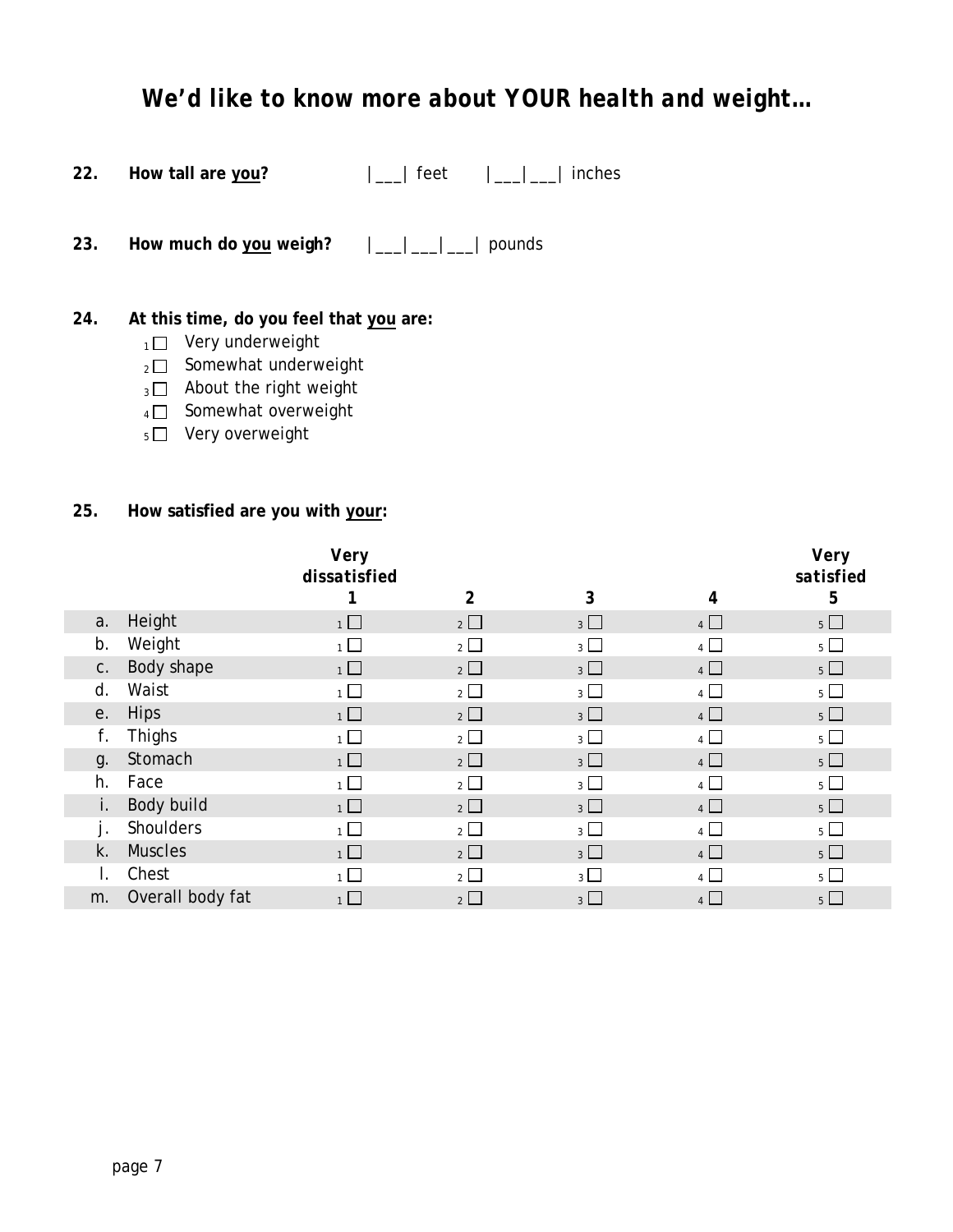**26. Below is a list of ways you may have felt or behaved. Please indicate how often you have felt these during the past week.** 

|                                      | Rarely or none<br>of the time<br>(less than 1 day) | Some or a<br>little of the<br>time<br>$(1-2 \text{ days})$ | Occasionally/<br>moderate<br>amount of time<br>$(3-4 \text{ days})$ | Most or all of<br>the time<br>$(5-7 \text{ days})$ |
|--------------------------------------|----------------------------------------------------|------------------------------------------------------------|---------------------------------------------------------------------|----------------------------------------------------|
| a. I felt depressed                  | 1                                                  | $2 \Box$                                                   | $3 \Box$                                                            | $4 \Box$                                           |
| b. My sleep was restless             | $\overline{1}$                                     | $\overline{2}$ $\Box$                                      | $\overline{3}$                                                      | $\overline{4}$                                     |
| c. I felt lonely                     | $1\Box$                                            | $2\Box$                                                    | $3\Box$                                                             | $4$ $\Box$                                         |
| d. I had crying spells               | 1                                                  | $\overline{2}$ $\Box$                                      | $\overline{3}$                                                      | $\overline{4}$                                     |
| I could not get going<br>$e_{\cdot}$ |                                                    | $\overline{\mathcal{E}}$                                   | $\overline{3}$                                                      |                                                    |

**27. On a scale from one to ten, with one being not stressed at all and ten being very stressed, how would you rate your average level of stress in the past 30 days? Please mark the appropriate number corresponding with your average level of stress.** 

| Not at all<br>stressed |          |        |                |      |                               |          |          | v v 1<br><b>ressea</b> |
|------------------------|----------|--------|----------------|------|-------------------------------|----------|----------|------------------------|
|                        | $\Omega$ | $\sim$ | $\overline{ }$ | $-1$ | $\overline{ }$ $\overline{ }$ | $\alpha$ | $\Omega$ | 10 <sup>°</sup>        |

**28. On a scale from one to ten, with one being ineffective and ten being effective, how would you rate your ability to manage stress in the past 30 days? Please mark the appropriate number corresponding with your effectiveness in managing stress.** 

| $\sim$<br><br>. |    |   |                                   |  |  | $ -$<br>†ive<br>. |
|-----------------|----|---|-----------------------------------|--|--|-------------------|
|                 | __ | _ | _<br>$\overline{\phantom{0}}$<br> |  |  | $\sim$            |

#### **29. In your day-to-day life, how often have any of the following things happened to you?**

|                |                                                                                               | Never   | Less than<br>once a year | A few times<br>a year | A few times<br>a month | At least once<br>a week |
|----------------|-----------------------------------------------------------------------------------------------|---------|--------------------------|-----------------------|------------------------|-------------------------|
| a <sub>1</sub> | You are treated with less<br>respect or courtesy than<br>other people.                        | 1       | $2\Box$                  | $3 \Box$              | 4                      | $5 \Box$                |
| b.             | You receive poorer<br>service than other people<br>in restaurants and stores.                 | 1       | $2\Box$                  | $3^{\circ}$           | 4                      | 5 <sup>1</sup>          |
| C <sub>1</sub> | People act as if they<br>think you are not smart<br>or clever.                                | 1       | $2\Box$                  | $3 \Box$              | 4                      | 5 <sup>1</sup>          |
| $d_{\cdot}$    | You are threatened or<br>harassed.                                                            | 1       | $\overline{2}$           | $3^{\square}$         | $4\vert$               | $5 \mid$                |
| е.             | You receive poorer<br>service or treatment than<br>other people from<br>doctors or hospitals. | $1\Box$ | $2 \mid$                 | $3 \Box$              | 4                      | $5 \mid$                |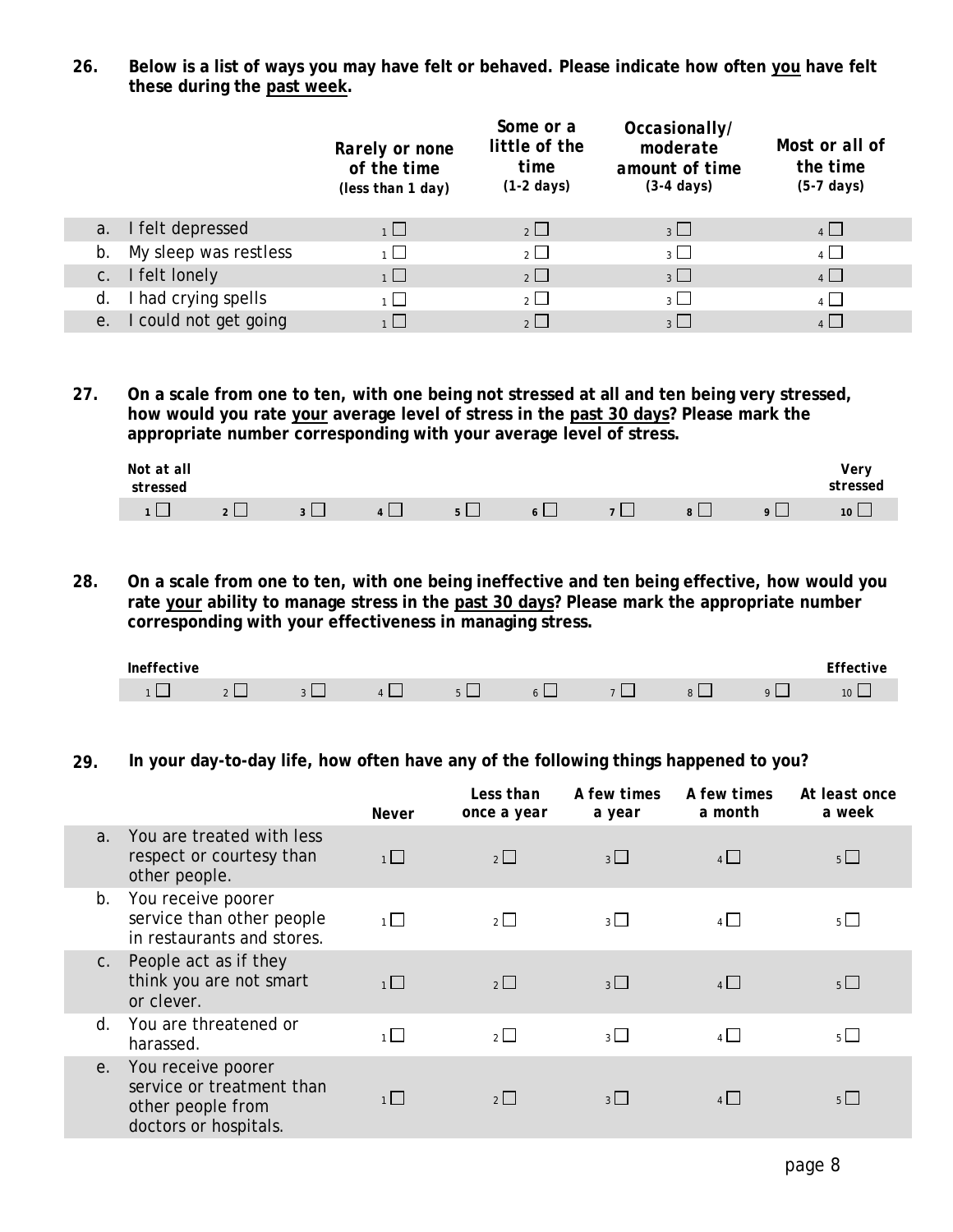*Now some questions about YOUR SON OR DAUGHTER who participated in Project EAT… Please think about your current relationship with this young adult in the past year when you answer these questions.*

- **30. During the past year, did your son/daughter live in your home?** 
	- $1 \square$  Yes, most of the time
	- $_2 \square$  Yes, some of the time
	- $3 \Box$  No
- **31. During a typical month in the past year, how many times did you eat a meal with your son/daughter?**
	- $1 \square$  Never/rarely
	- $2 \square$  1-3 times
	- $_3$   $\Box$  1-2 times/week
	- $4 \Box$  3-4 times/week
	- $5 \Box$  5-6 times/week
	- $6 \square$  1 or more times/day
- **32. Please indicate to what extent each statement describes your relationship with the son/daughter who participated in Project EAT.**

|    |                                                                                                                           | 1=Not at<br>all true | 2                     | 3           | 4              | $5 = V$ ery<br>often<br>true |
|----|---------------------------------------------------------------------------------------------------------------------------|----------------------|-----------------------|-------------|----------------|------------------------------|
| a. | I make important decisions for my child<br>(such as where to live, where to work, what<br>classes to take).               | $\overline{1}$       | $\overline{2}$ $\Box$ | $3\Box$     | $4$ $\Box$     | $5 \Box$                     |
| b. | I intervene in settling disputes for my child<br>with their roommates or friends.                                         | $\overline{1}$       | $\overline{2}$ $\Box$ | $_3\square$ | $4\Box$        | $5 \Box$                     |
| C. | I intervene in solving problems for my child<br>with their employers or professors.                                       | 1                    | $2\Box$               | $3\Box$     | $4\Box$        | $5\Box$                      |
| d. | I solve any crisis or problem that my child<br>might have.                                                                | $\overline{1}$       | $\overline{2}$ $\Box$ | $_3$ $\Box$ | $\overline{4}$ | $5\Box$                      |
| е. | I look for jobs for my child or try to find<br>other opportunities for them (such as<br>internships, study abroad, etc.). | $\overline{1}$       | $\overline{2}$        | $3\Box$     | $4\Box$        | $5 \mid \mid$                |
| f. | I know how my child spends his/her free<br>time.                                                                          | $\overline{1}$       | $\overline{2}$ $\Box$ | $_3$ $\Box$ | $\overline{4}$ | $5\Box$                      |
| q. | I know who my child's friends are.                                                                                        | $\overline{1}$       | $2\Box$               | $3\Box$     | 4              | $5 \Box$                     |
| h. | I am aware of the stress/problems my child<br>is facing.                                                                  | 1                    | $2 \mid$              | $3 \mid$    | $\mathbf{A}$   | 5 <sup>1</sup>               |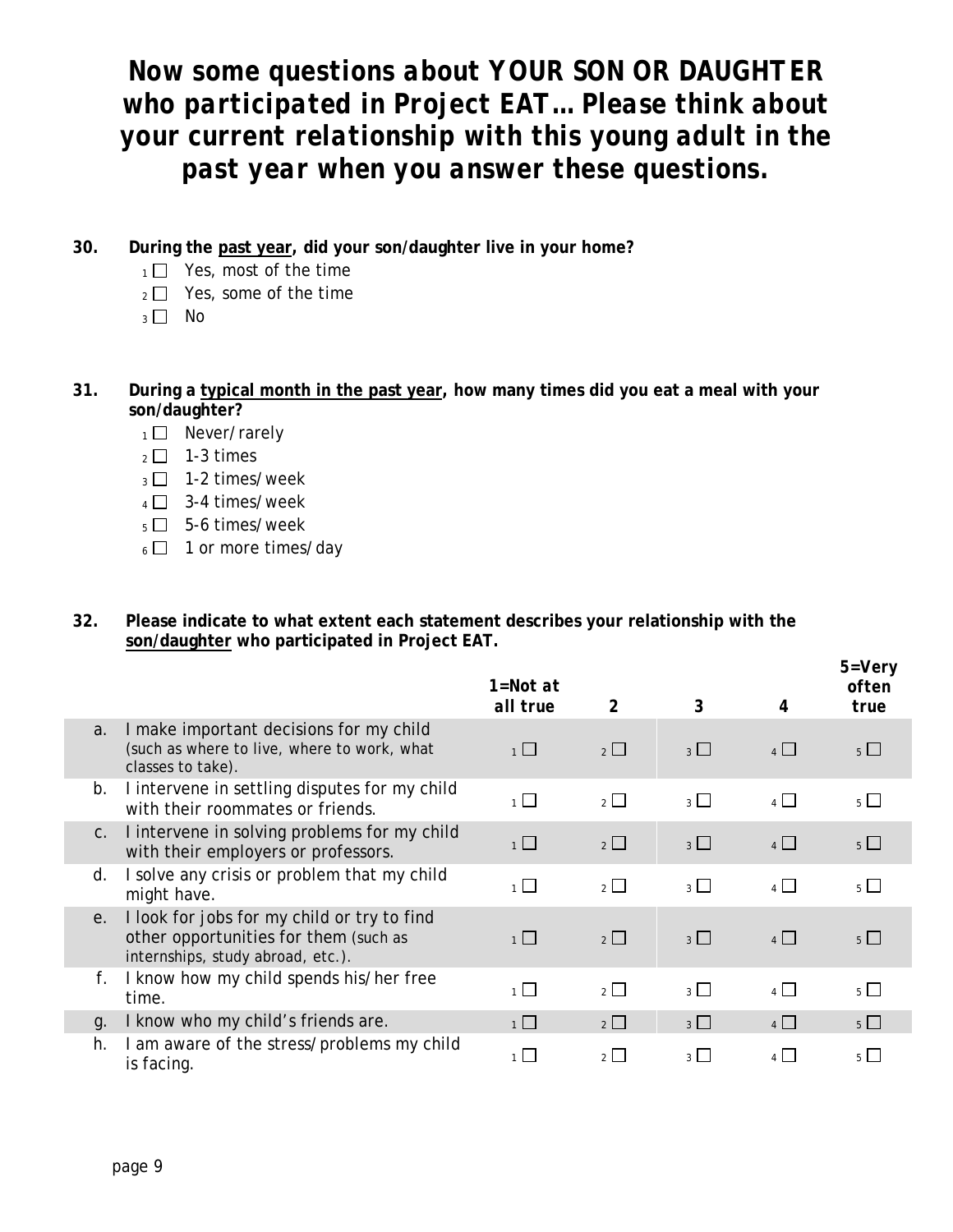# *A few more questions about YOUR SON OR DAUGHTER who participated in Project EAT…*

- **33. How would you describe the current weight status of your son/daughter?** 
	- $1 \Box$  Very underweight
	- $_2\square$  Somewhat underweight
	- $3 \Box$  About right
	- $4 \Box$  Somewhat overweight
	- $_5\square$  Very overweight

#### **34. How concerned are you currently about the weight of your son/daughter?**

- $1 \square$  Not at all concerned
- $2 \square$  A little concerned
- $_3\Box$  Quite concerned
- $_4$   $\Box$  Very concerned

#### **35. To what extent do you encourage your son/daughter to diet to control his/her weight?**

- $1 \square$  Not at all
- $2 \square$  A little bit
- $_3\Box$  Somewhat
- $4 \Box$  Very much

#### **36. Please continue to think about your son/daughter. How strongly do you agree with the following statements?**

|    |                                                                            | Strongly<br>disagree | disagree       | Somewhat Somewhat<br>agree | Strongly<br>agree |
|----|----------------------------------------------------------------------------|----------------------|----------------|----------------------------|-------------------|
| a. | I can influence the eating patterns of my<br>child.                        | 1                    | $2 \mid$       | $3 \mid$                   | $4 \Box$          |
| b. | My child and I talk about food.                                            | 1                    | 2 <sup>1</sup> | $3 \Box$                   | $4 \Box$          |
|    | My child and I talk about weight.                                          | 1                    | $2$            | $3 \mid$                   | $4\Box$           |
| d. | It's not my place to attempt to change the<br>eating patterns of my child. |                      |                | 3 <sup>1</sup>             |                   |

#### **37. When was the last time you had a conversation with your son/daughter about his/her eating habits?**

- $1 \square$  Sometime in the past 1-2 weeks
- $_2 \square$  2-4 weeks ago
- $3 \square$  1-3 months ago
- $4\Box$  4-6 months ago
- $5 \Box$  6-12 months ago
- $6 \Box$  More than a year ago
- $7 \square$  Never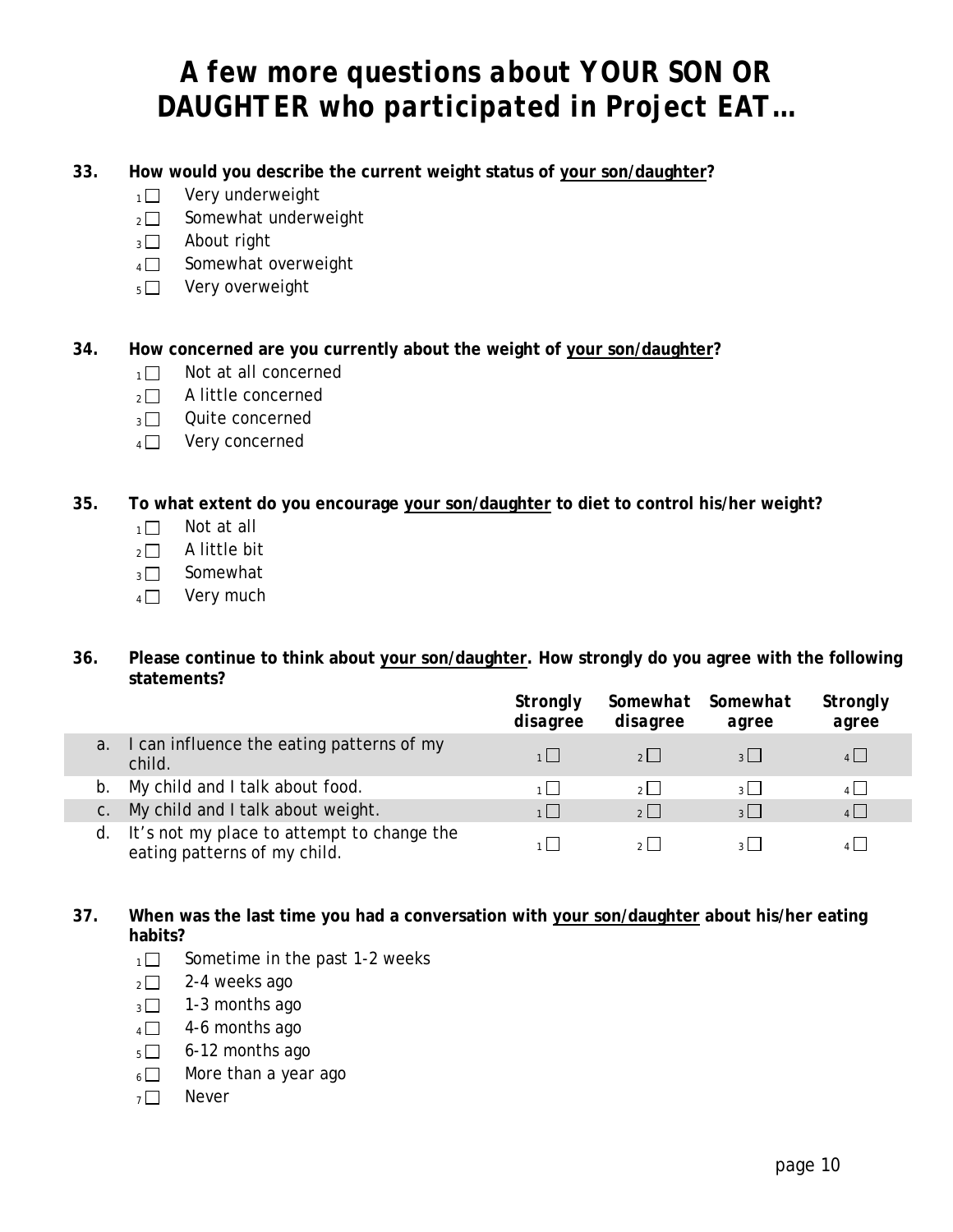- **38. When was the last time you had a conversation with your son/daughter about his/her weight?**
	- $1 \Box$  Sometime in the past 1-2 weeks
	- $2 2 4$  weeks ago
	- $_3$   $\Box$  1-3 months ago
	- $4\Box$  4-6 months ago
	- $5 \square$  6-12 months ago
	- $6 \Box$  More than a year ago
	- $7 \square$  Never
- **39. Please tell us about the last time you had a conversation with your son/daughter about his/her eating habits or weight** (for example, how the conversation got started, what you talked about, and how it went)**.**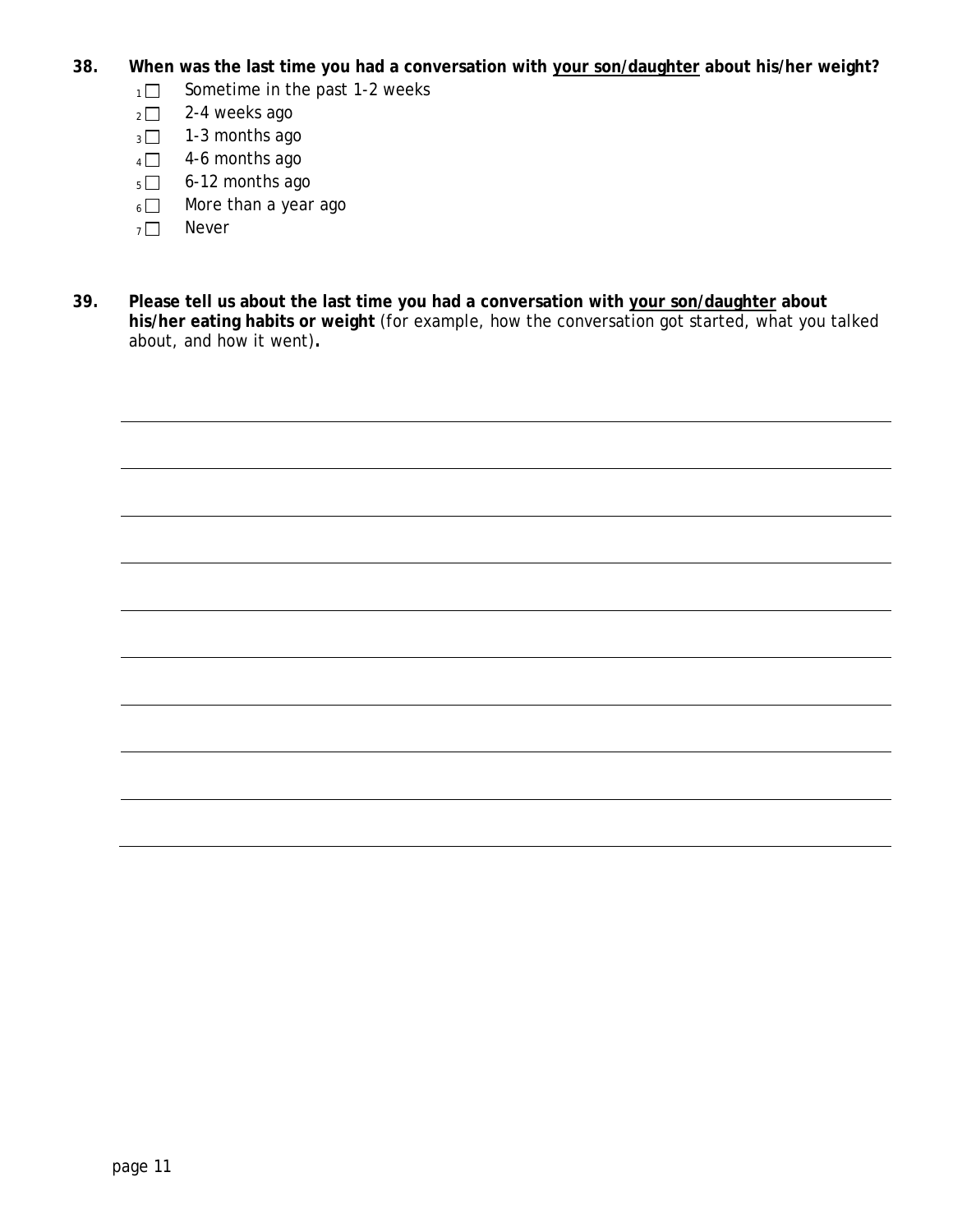## *These next questions will help us understand other THINGS GOING ON IN YOUR LIFE that can affect your eating and activity…*

| 40. | How many adults age 18 or older lived in your household for the<br>majority of the past year? (Please include yourself in the count) |                                                                                                                                                         | adults   |
|-----|--------------------------------------------------------------------------------------------------------------------------------------|---------------------------------------------------------------------------------------------------------------------------------------------------------|----------|
| 41. |                                                                                                                                      | How many children under the age of 18 lived in your household for the<br>majority of the past year? (if no children lived with you, go to question #43) | children |
| 42. |                                                                                                                                      | How many of the children in your household are currently between the ages of                                                                            |          |
|     | 0-5 years                                                                                                                            | children                                                                                                                                                |          |
|     | 6-11 years                                                                                                                           | children                                                                                                                                                |          |

**12-17 years** |\_\_\_| children

#### **43. What is your current marital status?**

- $1 \Box$  Married or in a committed relationship
- 2 Divorced/separated
- $_3$   $\Box$  Single
- $4 \Box$  Widowed
- <sup>5</sup> Other (please specify): \_\_\_\_\_\_\_\_\_\_\_\_\_\_\_\_\_\_\_\_

#### **44. How strongly do you agree with the following statements about your current home?**

|    |                                                                                                                                            | Strongly<br>disagree | Somewhat<br>disagree | Somewhat<br>agree | Strongly<br>agree |
|----|--------------------------------------------------------------------------------------------------------------------------------------------|----------------------|----------------------|-------------------|-------------------|
| a. | Family members are accepted for who<br>they are.                                                                                           | 1                    | $2\Box$              | $3\Box$           | $\overline{4}$    |
| b. | Making decisions is a problem for our<br>family.                                                                                           | $1\Box$              | $2\Box$              | $3 \mid$          | $\overline{A}$    |
| C. | We don't get along well together.                                                                                                          | 1                    | $\overline{2}$       | $3\Box$           | $\overline{4}$    |
| d. | We can express feelings to each other.                                                                                                     | $\overline{1}$       | $\overline{2}$       | $_3$ $\Box$       | $\overline{4}$    |
| e. | Planning family activities is difficult<br>because we misunderstand each other.                                                            | 1                    | $\overline{2}$       | $\overline{3}$    | $\overline{4}$    |
| f. | We confide in each other (By 'confide' we<br>mean to trust your family members enough to tell<br>them something that is important to you). | 1   I                | $2 \mid$             | $3 \mid$          | $\sqrt{1}$        |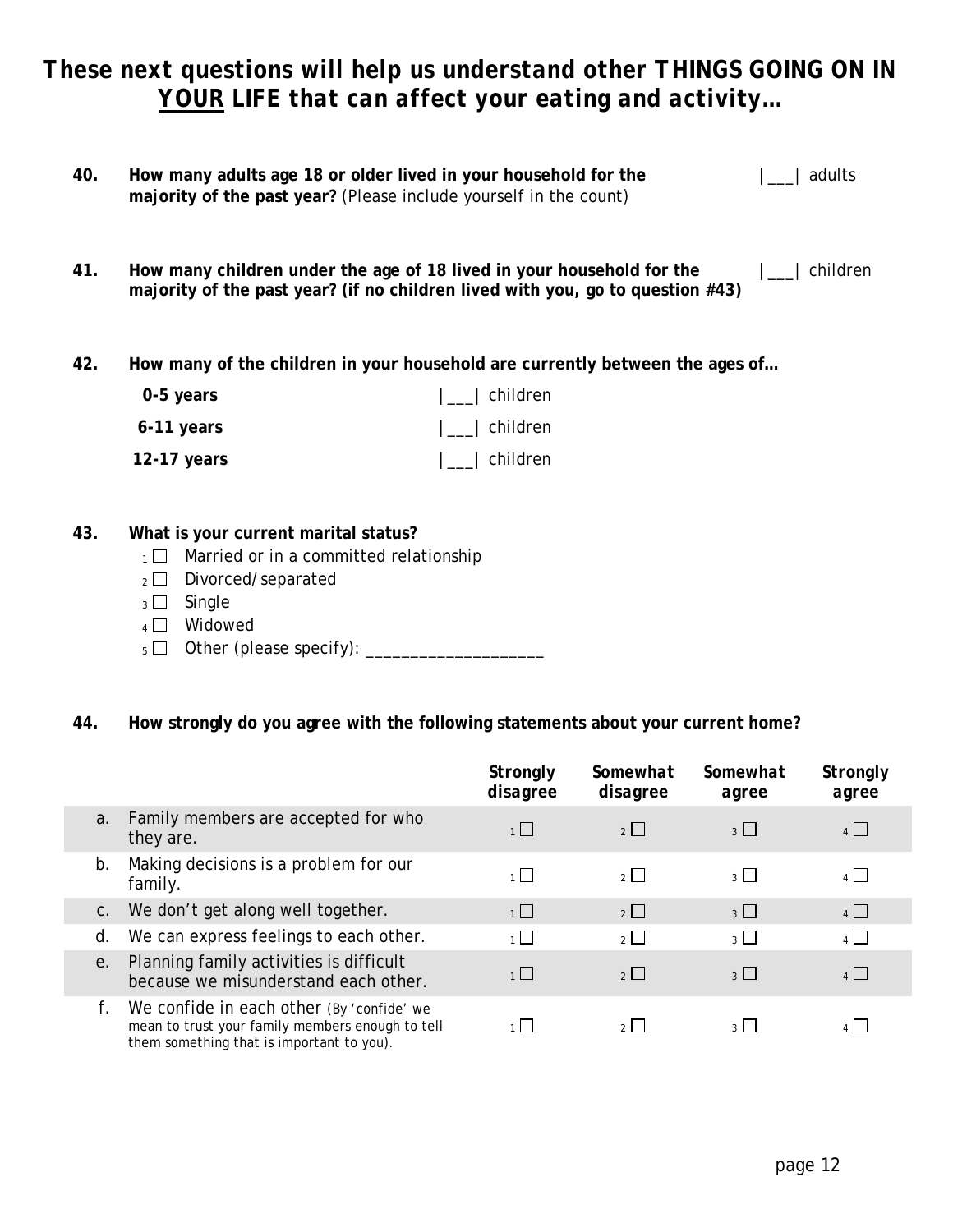## *A few questions about YOUR education and household resources…*

#### **45. What is the highest grade or year of school that you have completed?**

- $1 \Box$  Did not finish high school
- $2 \square$  Finished high school or got GED
- $_3$   $\Box$  Did some college or training after high school
- $4 \Box$  Finished college
- $5 \Box$  Advanced degree (such as a Master's Degree, PhD, MD)

#### **46. What is the highest grade or year of school that your spouse or partner has completed?**

- $1 \square$  Not applicable (No spouse/partner)
- $_2$   $\Box$  Did not finish high school
- $_3$   $\Box$  Finished high school or got GED
- $4 \Box$  Did some college or training after high school
- $_5$   $\Box$  Finished college
- $6 \Box$  Advanced degree (such as a Master's Degree, PhD, MD)

#### **47. Which of the following best describes your current work situation?**

- $1 \square$  Working full-time
- $_2 \square$  Working part-time
- $_3$   $\Box$  Stay at home caregiver
- $4 \Box$  Currently unemployed, but actively seeking work
- $5 \Box$  Not working for pay (for example, unable to work, retired, student, volunteer)
- <sup>6</sup> Other (please specify): \_\_\_\_\_\_\_\_\_\_\_\_\_\_\_\_\_\_\_

#### **48. What was the total income of your household before taxes in the past year?**

- $1 \square$  Less than \$20,000
- $2 \Box$  \$20,000-\$34,999
- $3 \square$  \$35,000-\$49,999
- $4 \Box$  \$50,000-\$74,999
- $5 \square$  \$75,000-\$99,999
- $6 \Box$  \$100,000 or more

#### **49. How difficult is it for you to live on your total household income right now?**

- $1 \square$  Not at all difficult
- $_2$  Somewhat difficult
- $3 \Box$  Very difficult or can barely get by
- $4 \Box$  Extremely difficult or impossible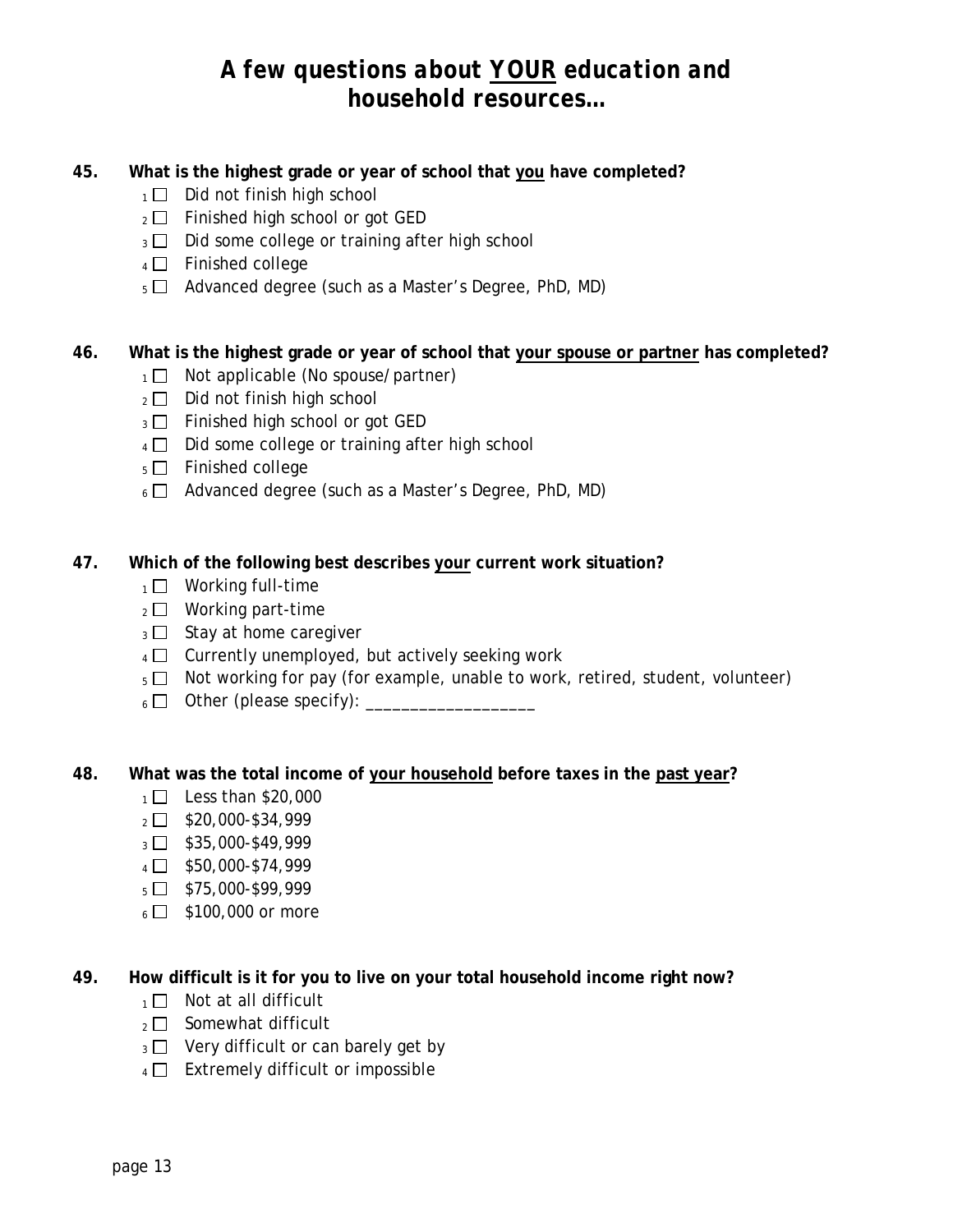- **50. In the past year, did you or any member of your household receive WIC** (Women, Infants, and Children Program) **benefits or SNAP** (Supplemental Nutrition Assistance Program or Food Stamp Program) **benefits?** 
	- $1 \square$  No
	- $2 \Box$  Yes
- **51. Please indicate how often each statement was true for your household in the last 12 months:**

|                                                                                          |            | <b>Sometimes</b> |            |  |  |
|------------------------------------------------------------------------------------------|------------|------------------|------------|--|--|
|                                                                                          | Often true | true             | Never true |  |  |
| The food that we bought just didn't last, and<br>a.<br>we didn't have money to get more. |            | 2                |            |  |  |
| We couldn't afford to eat balanced meals.<br>h.                                          |            |                  |            |  |  |

**52. In the last 12 months, did you or other adults in your household ever cut the size of your meals or skip meals because there wasn't enough money for food?** 

- $1 \square$  No
- $_2 \square$  Yes, only 1 or 2 months
- $_3$   $\Box$  Yes, some months but not every month
- $4 \Box$  Yes, almost every month
- **53. In the last 12 months, did you ever eat less than you felt you should because there wasn't enough money for food?** 
	- $1 \square$  No
	- $2 \square$  Yes
	- $_3 \Box$  Don't know
- **54. In the last 12 months, were you ever hungry but didn't eat because there was not enough money for food?** 
	- $1 \square$  No
	- $2 \square$  Yes
	- $_3 \square$  Don't know